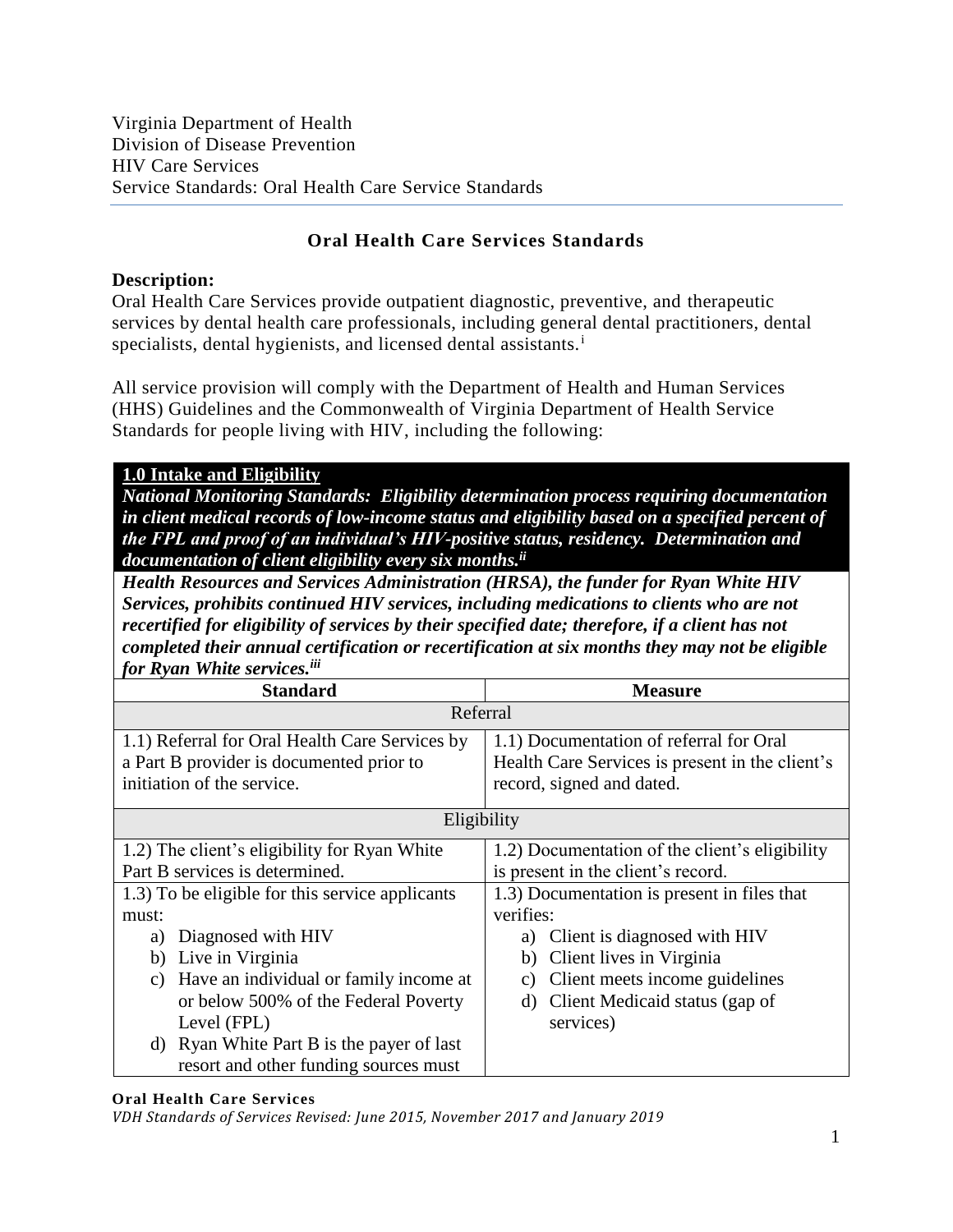| be vigorously pursued. Providers are                                                          | e) Recertification for continued                 |  |
|-----------------------------------------------------------------------------------------------|--------------------------------------------------|--|
| responsible to ensure that clients are                                                        | eligibility for Part B services every six        |  |
| screened and deemed ineligible for                                                            | months                                           |  |
| other payer sources covered by Federal                                                        | Client agrees to participate in<br>f)            |  |
| or State programs such as Medicare,                                                           | insurance option that best meets their           |  |
| Medicaid, all other forms of insurance                                                        | medical needs and for which the client           |  |
| or third party payers such as private                                                         | is eligible.                                     |  |
| and commercial insurance plans, and                                                           |                                                  |  |
| other payers.                                                                                 |                                                  |  |
| Provide recertification every six<br>e)                                                       |                                                  |  |
| months with proof of income, changes                                                          |                                                  |  |
| in insurance coverage, or any changes                                                         |                                                  |  |
| in residency                                                                                  |                                                  |  |
| <b>Client eligibility ensures Part B</b><br>f)                                                |                                                  |  |
| services are used as the payer of last                                                        |                                                  |  |
| resort. Client must agree to participate                                                      |                                                  |  |
| in the insurance option client is eligible                                                    |                                                  |  |
| and that best meets the client's medical                                                      |                                                  |  |
| needs regardless of preference.                                                               |                                                  |  |
|                                                                                               |                                                  |  |
| <i>Note:</i> The Part B Program is the payer of last                                          |                                                  |  |
| resort. This is interpreted as "funds                                                         |                                                  |  |
| receivedwill not be utilized to make                                                          |                                                  |  |
| payments for any item or service to the extent                                                |                                                  |  |
| that payment has been made, or can reasonably                                                 |                                                  |  |
| be expected to be made" by another payment<br>source. <sup>iv</sup>                           |                                                  |  |
|                                                                                               |                                                  |  |
| Apply through the VDH Central Office or                                                       |                                                  |  |
| through agency's eligibility services.                                                        |                                                  |  |
| Intake                                                                                        |                                                  |  |
|                                                                                               |                                                  |  |
| 1.4) Eligibility screening and intake to be                                                   | .4) Documentation of intake and eligibility      |  |
| completed within 15 days of initial contact                                                   | screening in client record signed and dated by   |  |
| with client.                                                                                  | the provider.                                    |  |
| Recertification                                                                               |                                                  |  |
| 1.5) Client must be recertified every six                                                     | 1.5) Documentation of recertification of the     |  |
| months to continue to receive Ryan White                                                      | client's eligibility every six months is present |  |
| services. There is no grace period.                                                           | in the client's record.                          |  |
| <b>2.0 Key Services Components</b>                                                            |                                                  |  |
| Support for Oral Health Services including diagnostic, preventive, and therapeutic dental     |                                                  |  |
| care that is in compliance with dental practice laws, includes evidence-based clinical        |                                                  |  |
| decisions that are informed by the American Dental Association Dental Practice Parameters,    |                                                  |  |
| is based on an oral health treatment plan, adheres to specified service caps, and is provided |                                                  |  |
| by licensed and certified dental professionals."                                              |                                                  |  |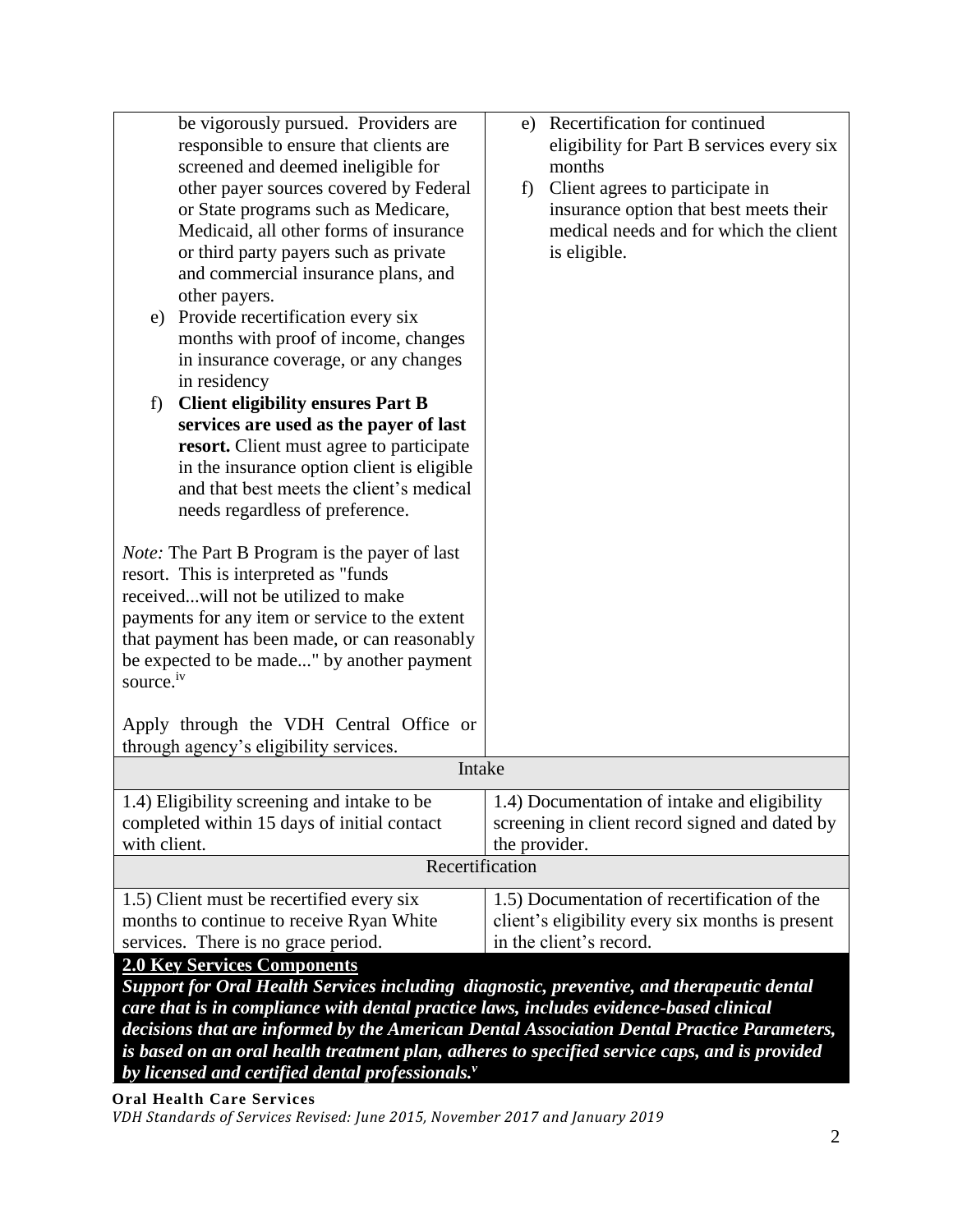| <b>Standard</b>                                                                                                                                                                                                                                                                                                                                                                                                                                                                                                                                                                                               | <b>Measure</b>                                                                                             |
|---------------------------------------------------------------------------------------------------------------------------------------------------------------------------------------------------------------------------------------------------------------------------------------------------------------------------------------------------------------------------------------------------------------------------------------------------------------------------------------------------------------------------------------------------------------------------------------------------------------|------------------------------------------------------------------------------------------------------------|
| Documentation                                                                                                                                                                                                                                                                                                                                                                                                                                                                                                                                                                                                 |                                                                                                            |
| 2.1) When a third-party payer provides service,<br>the sub-recipient must maintain a client record.<br>At a minimum, the payer's record and the<br>dental agency's record must contain:<br>a) Referral<br>b) Initial assessment<br>c) Individualized treatment plan,<br>including treatment modality,<br>frequency and quantity of treatments<br>d) Documentation of all contacts & dates<br>of service<br>e) Reassessment of treatment plan to<br>include monitoring and assessment of<br>client progress<br>f) Referrals and follow-ups<br>Discharge plan.<br>g)                                            | 2.1) Signed, dated records including referral                                                              |
| All reports must be signed and dated.                                                                                                                                                                                                                                                                                                                                                                                                                                                                                                                                                                         |                                                                                                            |
| <b>Assessment/Service Plan/Provision of Services</b>                                                                                                                                                                                                                                                                                                                                                                                                                                                                                                                                                          |                                                                                                            |
| 2.2) A comprehensive oral history and<br>assessment is performed on all clients referred<br>for oral health care. History and assessment<br>includes:<br>a) Dental and medical history<br>b) Assessment of the oral cavity<br>c) Assessment of extra-oral and intra-oral<br>hard and soft tissue<br>d) Medication history<br>Assessment for HIV-specific oral<br>e)<br>manifestations<br>Appropriate X-rays to assist with<br>f)<br>diagnosis and treatment<br>Periodontal screening/examination<br>g)<br>Client complaints.<br>h)<br>Initial comprehensive history and assessment<br>may require two visits. | 2.2) Documentation of comprehensive oral<br>history and assessment in client's record<br>signed and dated. |
| 2.3) An oral health treatment plan is<br>developed and should:<br>Include only allowable diagnostic,<br>a)<br>preventive, and therapeutic services <sup>vi</sup>                                                                                                                                                                                                                                                                                                                                                                                                                                              | 2.3) Documentation of oral health treatment<br>plan in client's record signed and dated.                   |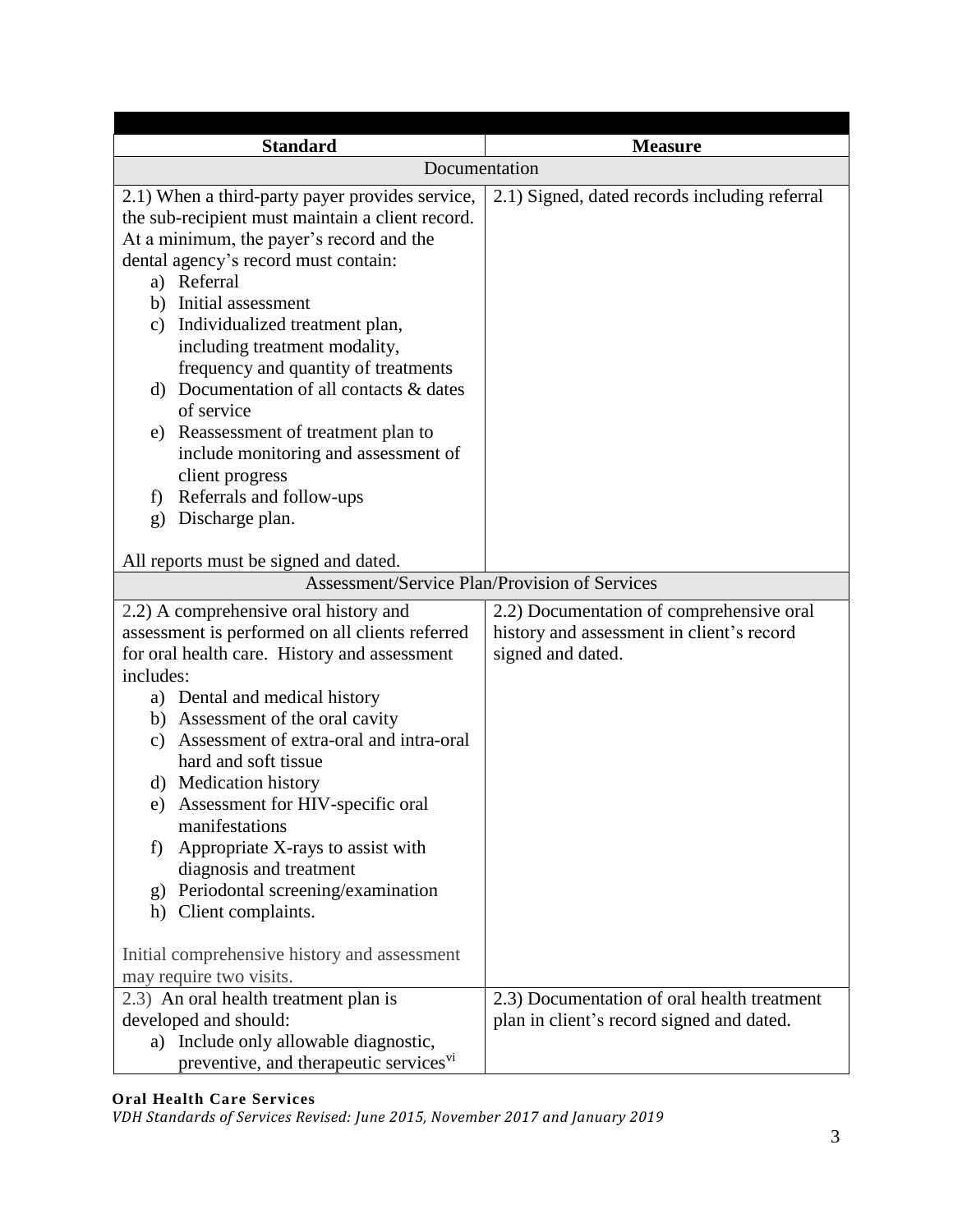| b) Comply with dental practice laws               |                                               |  |
|---------------------------------------------------|-----------------------------------------------|--|
| $\leftrightarrow$ Include evidence based clinical |                                               |  |
| decisions that are informed by the                |                                               |  |
| <b>American Dental Association Dental</b>         |                                               |  |
| Practice Parameters.                              |                                               |  |
| 2.4) For clients receiving preventive and         | 2.4) Documentation of updated Oral Health     |  |
| therapeutic services Oral Health Treatment        | Treatment Plan in client's record at least    |  |
| Plan is updated at least every 6 months.          | every six months signed and dated.            |  |
| 2.5) Clients referred for Oral Health Care        | 2.5) Documentation of annual oral             |  |
| Services should have an annual oral evaluation    | examination in client's record and signed and |  |
| to include periodontal screening/examination.     | dated.                                        |  |
| 2.6) Client referrals to other services as        | 2.6) Documentation of referrals made and      |  |
| appropriate, e.g. dental specialty care.          | status of outcome in client's record signed   |  |
|                                                   | and dated.                                    |  |
| 2.7) encourage client to seek routine dental      | 2.7) Is there documentation in the client's   |  |
| care as recommended by the American Dental        | record encouraging the client to seek         |  |
| Association                                       | routine dental care as recommended by         |  |
|                                                   | the American Dental Association?              |  |
| 2.8) Offer appropriate dental education           | 2.8) Is there appropriate dental education    |  |
| material to client                                | material apparent in the waiting room or      |  |
|                                                   | noted in the client's record that materials   |  |
|                                                   | were offered?                                 |  |
| 2.9) Have a client completes a consent for the    | 2.9) Is there documentation that the Ryan     |  |
| dental services                                   | White overseeing agency has given             |  |
|                                                   | consent for the dental services?              |  |
| 2.10) Give treatment priority to pain, infection, | 2.10) Is there documentation that             |  |
| traumatic injuries, or other emergency            | treatment priority was given to pain,         |  |
| conditions                                        | infection, traumatic injuries, or other       |  |
|                                                   | emergency conditions                          |  |
| <b>Baseline evaluation</b>                        |                                               |  |
| 2.10) A completed medical history, existing       | 2.10) Is there documentation in the client's  |  |
| oral conditions, Patient's chief complaint,       | record signed and dated of a baseline         |  |
| Medical alert, if appropriate, Radiographs        | evaluation                                    |  |
| appropriate for an accurate diagnosis and         |                                               |  |
| treatment, Drug history                           |                                               |  |
| <b>Treatment Plan</b>                             |                                               |  |
| 2.11) Cavities, Missing teeth, Periodontal        | 2.11) Is there documentation in the client's  |  |
| conditions (Are diagnoses made for each           | record showing concurrence with the           |  |
| quadrant or sextant to address periodontal        | standards                                     |  |
| conditions, If periodontal disease exits, has a   |                                               |  |
| full mouth probing been performed every six       |                                               |  |
| months, Has a full mouth series of radiographs    |                                               |  |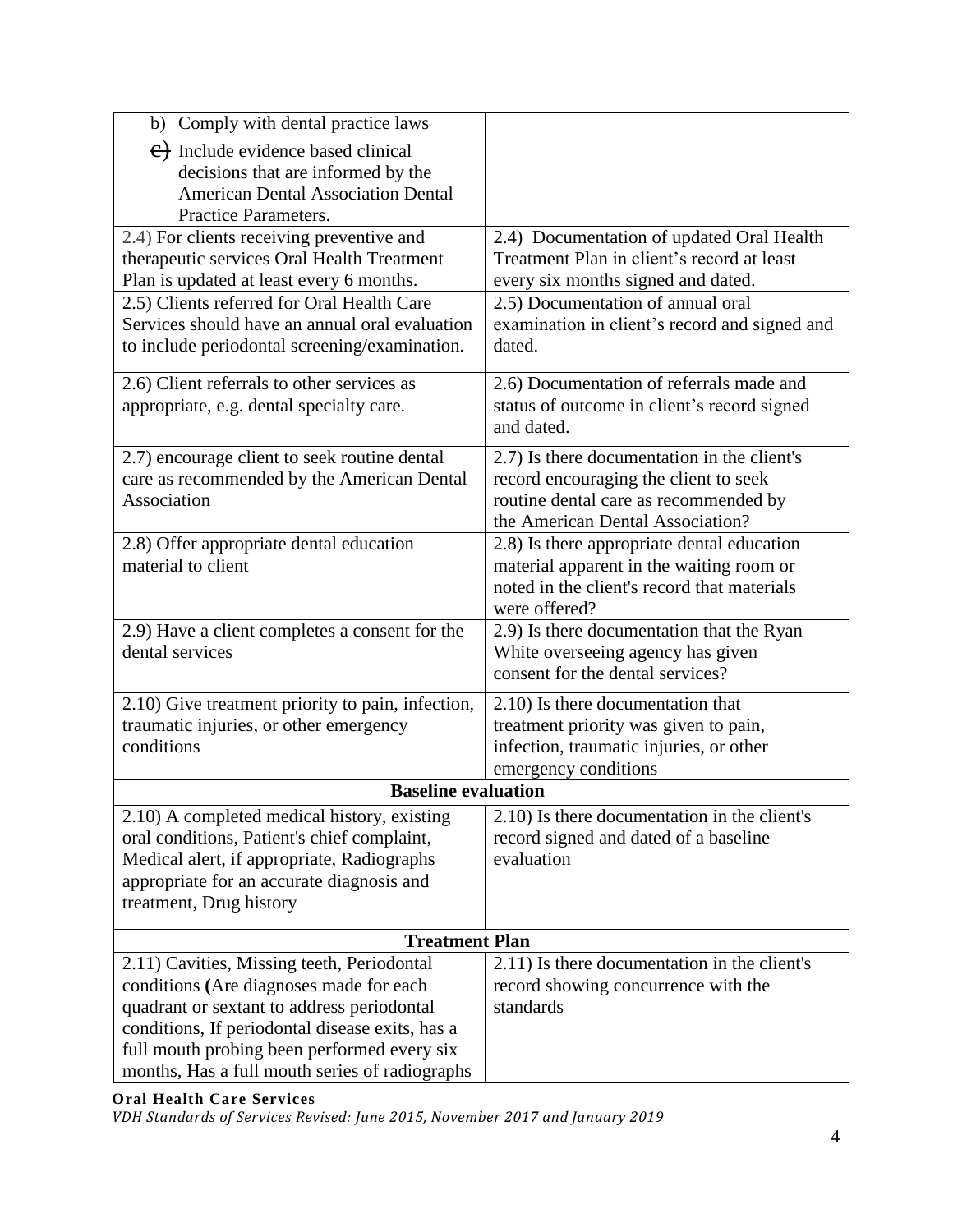| been conducted to substantiate periodontal<br>disease                                                                                                                                                                                                               |                                                                                                                                                                                                                                                              |
|---------------------------------------------------------------------------------------------------------------------------------------------------------------------------------------------------------------------------------------------------------------------|--------------------------------------------------------------------------------------------------------------------------------------------------------------------------------------------------------------------------------------------------------------|
| 2.12) Have the treatment plan reviewed and<br>updated as needs are identified or at least every<br>6 months                                                                                                                                                         | 2.12) Is there signed and dated<br>documentation that the treatment plan was<br>reviewed and updated as needs are<br>identified or at least every 6 months?                                                                                                  |
| 2.13) Have the treatment plan evaluated by<br>another dental provider to address the<br>necessity for treatment                                                                                                                                                     | 2.13) Has the treatment plan been<br>evaluated by another dental provider to<br>address the necessity for treatment?                                                                                                                                         |
| 2.14) Have all services provided recorded<br>signed and dated                                                                                                                                                                                                       | 2.14) Is there documentation signed and<br>dated that all services provided recorded?                                                                                                                                                                        |
| 2.15) Have all the prescriptions and drugs<br>dispensed signed and dated                                                                                                                                                                                            | 2.15) Is there signed and dated<br>documentation in the client's record of<br>prescriptions and drugs dispensed?                                                                                                                                             |
| 2.16) Give post-operative instructions to client<br>for surgical procedures                                                                                                                                                                                         | 2.16) Is there signed and dated<br>documentation in the client's record that<br>post-operative instructions were given for<br>surgical procedures?                                                                                                           |
| 2.17) Have record of all pre-medications and<br>local anesthetic used signed and dated                                                                                                                                                                              | 2.17) Is there documentation signed and<br>dated in the client's record of all pre-<br>medications and local anesthetic used?                                                                                                                                |
| 2.18) Identify if the provider is a third party<br>payer or no                                                                                                                                                                                                      | 2.18) Is this provider a third party payer?                                                                                                                                                                                                                  |
| <b>Extractions</b>                                                                                                                                                                                                                                                  |                                                                                                                                                                                                                                                              |
| 2.19) Does the client have a need for<br>replacement teeth? Has a removable prosthesis<br>for tooth replacement been considered? Has a<br>fixed prosthesis for tooth replacement been<br>considered? If implants are needed, has a cone<br>beam analysis performed? | 2.19) Does the client have a need for<br>replacement teeth?                                                                                                                                                                                                  |
| Documentation                                                                                                                                                                                                                                                       |                                                                                                                                                                                                                                                              |
| 2.20) Keep updated records including: Medical<br>history, Physical examination, Laboratory<br>reports, Medications, Treatment plan of care,<br>Interim progress notes, Laboratory reports,<br>Referrals and follow-ups.                                             | 2.20) There is documentation signed and<br>dated in the client's record of Medical<br>history, Physical examination, Laboratory<br>reports, Medications, Treatment plan of<br>care, Interim progress notes, Laboratory<br>reports, Referrals and follow-ups. |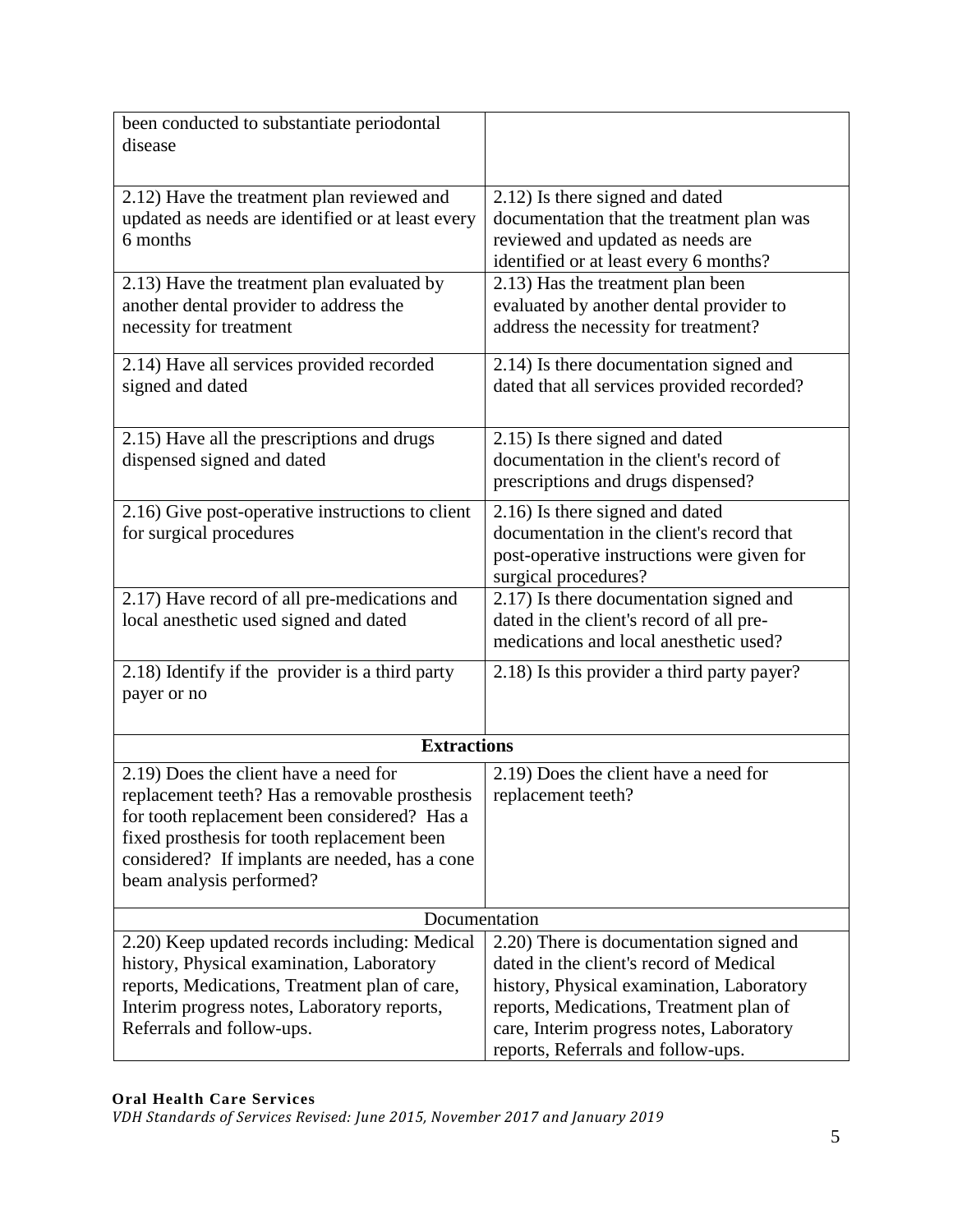| <b>Transition and Discharge</b>                                                                                                                                                                                                                                                                                                                                                                                                                                                                                                                                                                                                      |                                                                                                                                                                                             |
|--------------------------------------------------------------------------------------------------------------------------------------------------------------------------------------------------------------------------------------------------------------------------------------------------------------------------------------------------------------------------------------------------------------------------------------------------------------------------------------------------------------------------------------------------------------------------------------------------------------------------------------|---------------------------------------------------------------------------------------------------------------------------------------------------------------------------------------------|
| 2.21) Client discharged when oral health care<br>services are no longer needed, goals have been<br>met, upon death or due to safety issues. (see<br>2.22)<br>Prior to discharge: Reasons for discharge and<br>options for other service provision should be<br>discussed with client. Whenever possible,<br>discussion should occur face-to-face. If not<br>possible, provider should attempt to talk with<br>client via phone. If verbal contact is not<br>possible, a certified letter must be sent to<br>client's last known address. If client is not<br>present to sign for the letter, it must be<br>returned to the provider. | 2.21) Documentation of discharge plan and<br>summary in client's record with clear<br>rationale for discharge within 30 days of<br>discharge, including certified letter, if<br>applicable. |
| Documentation: Client's record must include:                                                                                                                                                                                                                                                                                                                                                                                                                                                                                                                                                                                         |                                                                                                                                                                                             |
| a) Date services began<br>b) Special client needs<br>Services needed/actions taken, if<br>$\mathcal{C}$ )<br>applicable<br>d) Date of discharge<br>e) Reason(s) for discharge<br>Referrals made at time of discharge, if<br>f)<br>applicable.                                                                                                                                                                                                                                                                                                                                                                                        |                                                                                                                                                                                             |
| <b>Transfer:</b> If client transfers to another location,<br>agency or service provider, transferring agency<br>will provide discharge summary and other<br>requested records within 5 business days of<br>request. If client moves to another area,<br>transferring agency will make referral for<br>needed services in the new location.                                                                                                                                                                                                                                                                                           |                                                                                                                                                                                             |
| Unable to Locate: If client cannot be located,<br>agency will make and document a minimum of<br>three follow-up attempts on three separate<br>dates (by phone or in person) over a three-<br>month period after first attempt. A certified<br>letter must be mailed to the client's last known<br>mailing address within five business days after<br>the last attempt to notify the client. The letter<br>will state that the case will be closed within 30<br>days from the date on the letter if an                                                                                                                                |                                                                                                                                                                                             |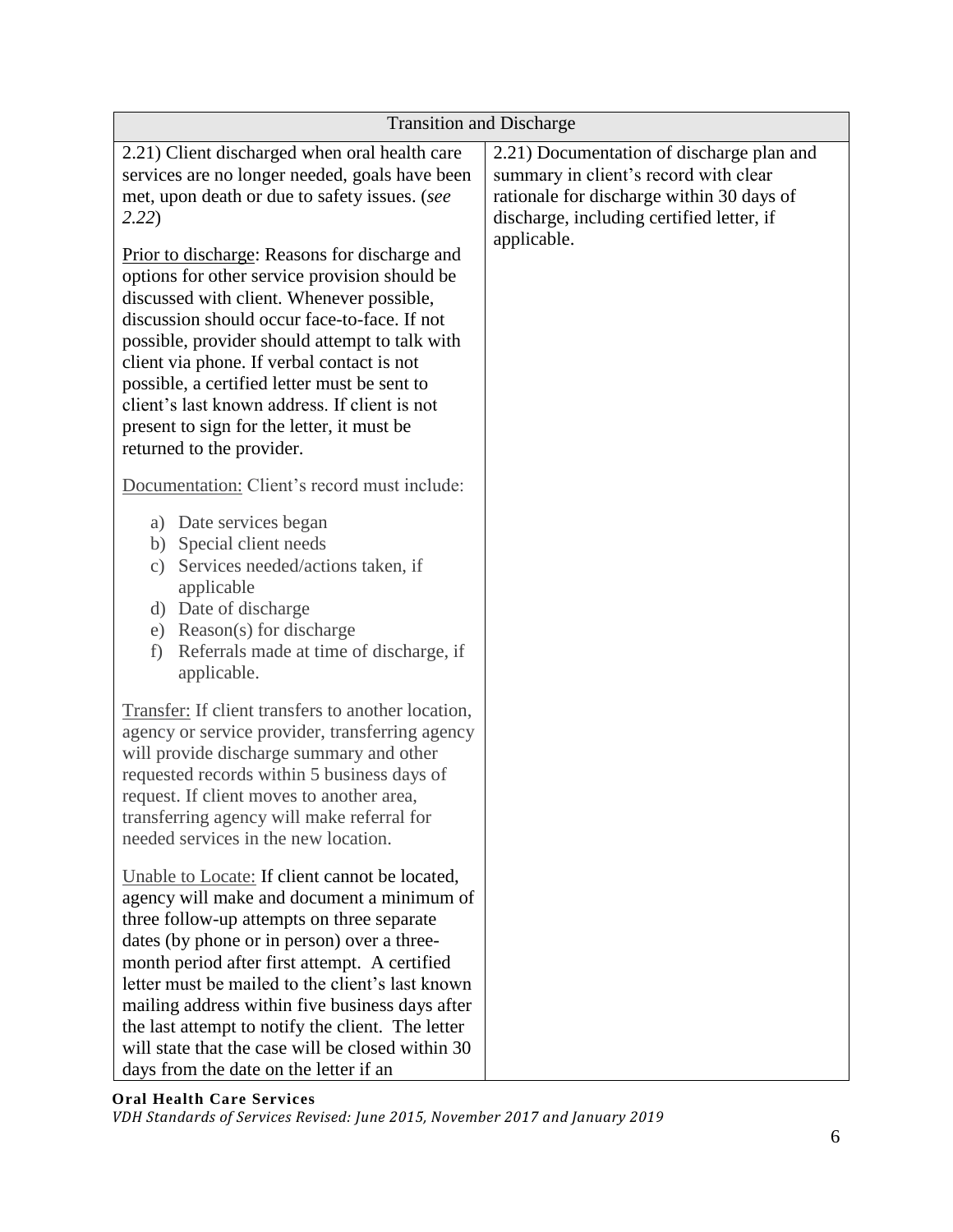| appointment with the provider is not made.                                                  |                                                   |
|---------------------------------------------------------------------------------------------|---------------------------------------------------|
| Withdrawal from Service: If client reports that                                             |                                                   |
| services are no longer needed or decides to no                                              |                                                   |
| longer participate in the Service Plan, client                                              |                                                   |
| may withdraw from services. Because clients                                                 |                                                   |
| may withdraw for a variety of reasons it may                                                |                                                   |
| be helpful to conduct an exit interview to                                                  |                                                   |
| ensure reasons for withdrawal are understood,                                               |                                                   |
| or identify factors interfering with the client's                                           |                                                   |
| ability to fully participate if services are still                                          |                                                   |
| needed. If other issues are identified that                                                 |                                                   |
| cannot be managed by the agency clients                                                     |                                                   |
| should be referred to appropriate agencies.                                                 |                                                   |
|                                                                                             |                                                   |
| Administrative Discharge: Clients who engage                                                |                                                   |
| in behavior that abuses the safety or violates                                              |                                                   |
| the confidentiality of others may be                                                        |                                                   |
| discharged. Prior to discharging a client for                                               |                                                   |
| this reason, the case must be reviewed by                                                   |                                                   |
| leadership according to that agency's policies.                                             |                                                   |
| Clients who are discharged for administrative                                               |                                                   |
| reasons must be provided written notification                                               |                                                   |
| of and reason for the discharge, and must be                                                |                                                   |
| notified of possible alternative resources. A<br>certified letter that notes the reason for |                                                   |
| discharge and includes alternative resources                                                |                                                   |
| must be mailed to the client's last known                                                   |                                                   |
| mailing address within five business days after                                             |                                                   |
| the date of discharge, and a copy must be filed                                             |                                                   |
| in the client's chart.                                                                      |                                                   |
| <b>Case Closure</b>                                                                         |                                                   |
| 2.22) Case will be closed if client:                                                        | 2.22) Documentation of case closure in            |
|                                                                                             | client's record with clear rationale for closure. |
| Has met the service goals;<br>a)                                                            |                                                   |
| Decides to transfer to another<br>b)                                                        |                                                   |
| agency;                                                                                     |                                                   |
| Needs are more appropriately<br>c)                                                          |                                                   |
| addressed in other programs;                                                                |                                                   |
| d) Moves out of state;                                                                      |                                                   |
| e) Fails to provide updated                                                                 |                                                   |
| documentation of eligibility status                                                         |                                                   |
| thus, no longer eligible for services;                                                      |                                                   |
| Fails to maintain contact with the<br>f)                                                    |                                                   |
| oral health assistance staff for a                                                          |                                                   |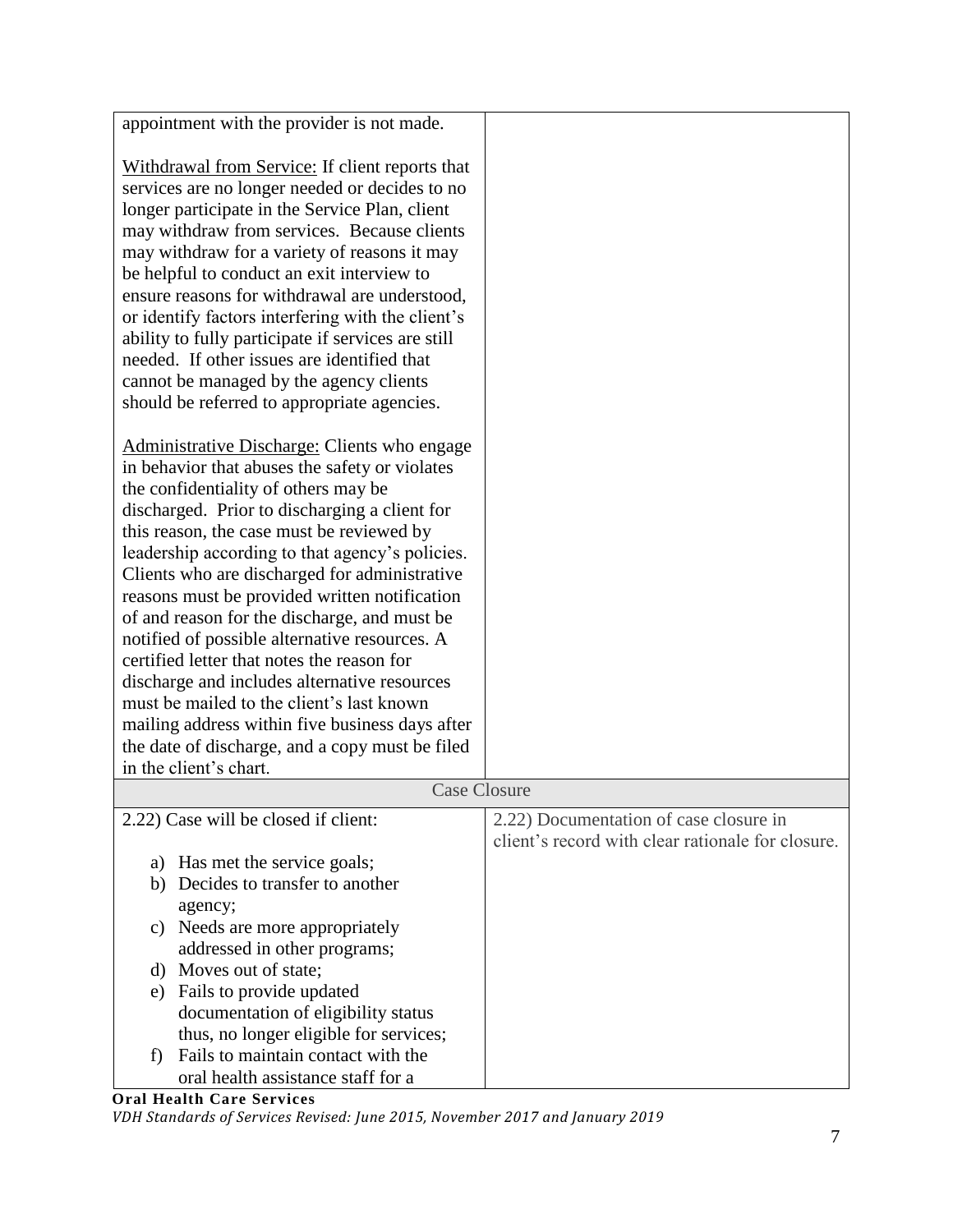|                              | period of three months despite three   |  |
|------------------------------|----------------------------------------|--|
|                              | (3) documented attempts to contact     |  |
|                              | client;                                |  |
| $\mathbf{g}$                 | Can no longer be located;              |  |
| h)                           | Withdraws from or refuses funded       |  |
|                              | services, reports that services are no |  |
|                              | longer needed, or no longer            |  |
|                              | participates in the individual         |  |
|                              | service plan;                          |  |
| $\left( \frac{1}{2} \right)$ | Exhibits pattern of abuse as defined   |  |
|                              | by agency's policy.                    |  |
| $\left( \right)$             | Becomes housed in an                   |  |
|                              | "institutional" program anticipated    |  |
|                              | to last for a minimum of 30 days,      |  |
|                              | such as a nursing home, prison or      |  |
|                              | inpatient program; or                  |  |
|                              | Is deceased.                           |  |
|                              |                                        |  |

# **3.0 Client Rights and Responsibilities**

*National Monitoring Standards: Provision of Part B funded HIV primary medical care and support services, to the maximum extent, without regard to either: the ability of the individual to pay for such services, or the current or past health conditions of the individuals served.vii*

| <b>Standard</b>                                   | <b>Measure</b>                                 |
|---------------------------------------------------|------------------------------------------------|
| 3.1) Services are available and accessible to     | 3.1) Written eligibility requirements and non- |
| any individual who meets program eligibility      | discrimination policy on file.                 |
| requirements.                                     |                                                |
|                                                   |                                                |
| All providers shall be in compliance with all     |                                                |
| applicable federal, state, and local anti-        |                                                |
| discrimination laws and regulations, including    |                                                |
| but not limited to the American's with            |                                                |
| Disabilities Act. All providers shall adopt a     |                                                |
| non-discrimination policy prohibiting the         |                                                |
| refusal of rendering services on the basis of the |                                                |
| fact or perception of race, color, creed,         |                                                |
| religion, national origin, ancestry, age, sex,    |                                                |
| sexual orientation, gender identity, domestic     |                                                |
| partner status, marital status, height, weight,   |                                                |
| disability, or HIV/AIDS diagnosis.                |                                                |
|                                                   |                                                |
| Each provider shall make available to clients a   |                                                |
| process for requesting interpretation services,   |                                                |
| including American Sign Language.                 |                                                |

#### **Oral Health Care Services**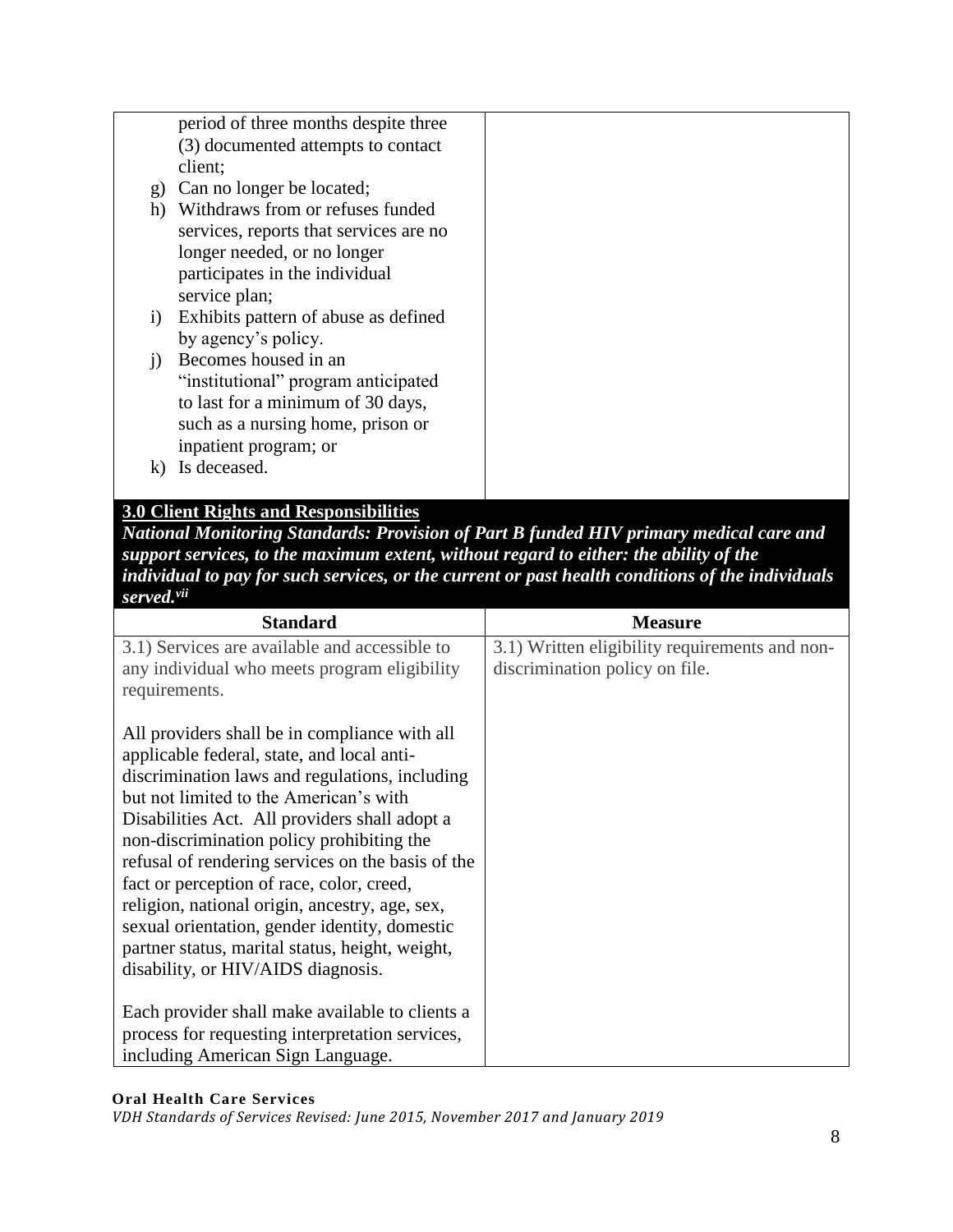| 3.2) Client's Rights and Responsibilities policy    | 3.2) Written policy on file.              |
|-----------------------------------------------------|-------------------------------------------|
| exists which requires each client to sign & date    |                                           |
| a form indicating they has been offered: a)         |                                           |
| explanation of the policy, and b) copy of           |                                           |
| Client's Rights and Responsibilities and to         |                                           |
| communicate client's understanding of the           |                                           |
| policy.                                             |                                           |
| 3.3) Explanation of Client's Rights and             | 3.3) Current Client's Rights and          |
| Responsibilities is provided to each client.        | Responsibilities form signed and dated by |
|                                                     | client and located in client's record.    |
| Client rights include:                              |                                           |
| Be treated with respect, dignity,<br>$\circ$        |                                           |
| consideration, and compassion;                      |                                           |
| Receive services free of discrimination;<br>$\circ$ |                                           |
| Be informed about services and options<br>O         |                                           |
| available.                                          |                                           |
| Participate in creating a plan of<br>O              |                                           |
| services;                                           |                                           |
| Reach an agreement about the<br>$\circ$             |                                           |
| frequency of contact the client will                |                                           |
| have either in person or over the phone.            |                                           |
| File a grievance about services received<br>O       |                                           |
| or denied;                                          |                                           |
| Not be subjected to physical, sexual,<br>$\circ$    |                                           |
| verbal and/or emotional abuse or                    |                                           |
| threats;                                            |                                           |
| Voluntary withdraw from the program;<br>$\circ$     |                                           |
| Have all records be treated<br>$\circ$              |                                           |
| confidentially;                                     |                                           |
|                                                     |                                           |
| Have information released only when:                |                                           |
| A written release of information is<br>$\circ$      |                                           |
| signed;                                             |                                           |
| A medical emergency exists;<br>O                    |                                           |
| There is an immediate danger to the<br>$\circ$      |                                           |
| client or others;                                   |                                           |
| There is possible child or elder abuse;<br>O        |                                           |
| or                                                  |                                           |
| Ordered by a court of law.<br>$\circ$               |                                           |
|                                                     |                                           |
| Client responsibilities include:                    |                                           |
| Treat other clients and staff with<br>$\circ$       |                                           |
| respect and courtesy;                               |                                           |
| Protect the confidentiality of other<br>$\circ$     |                                           |
| clients;                                            |                                           |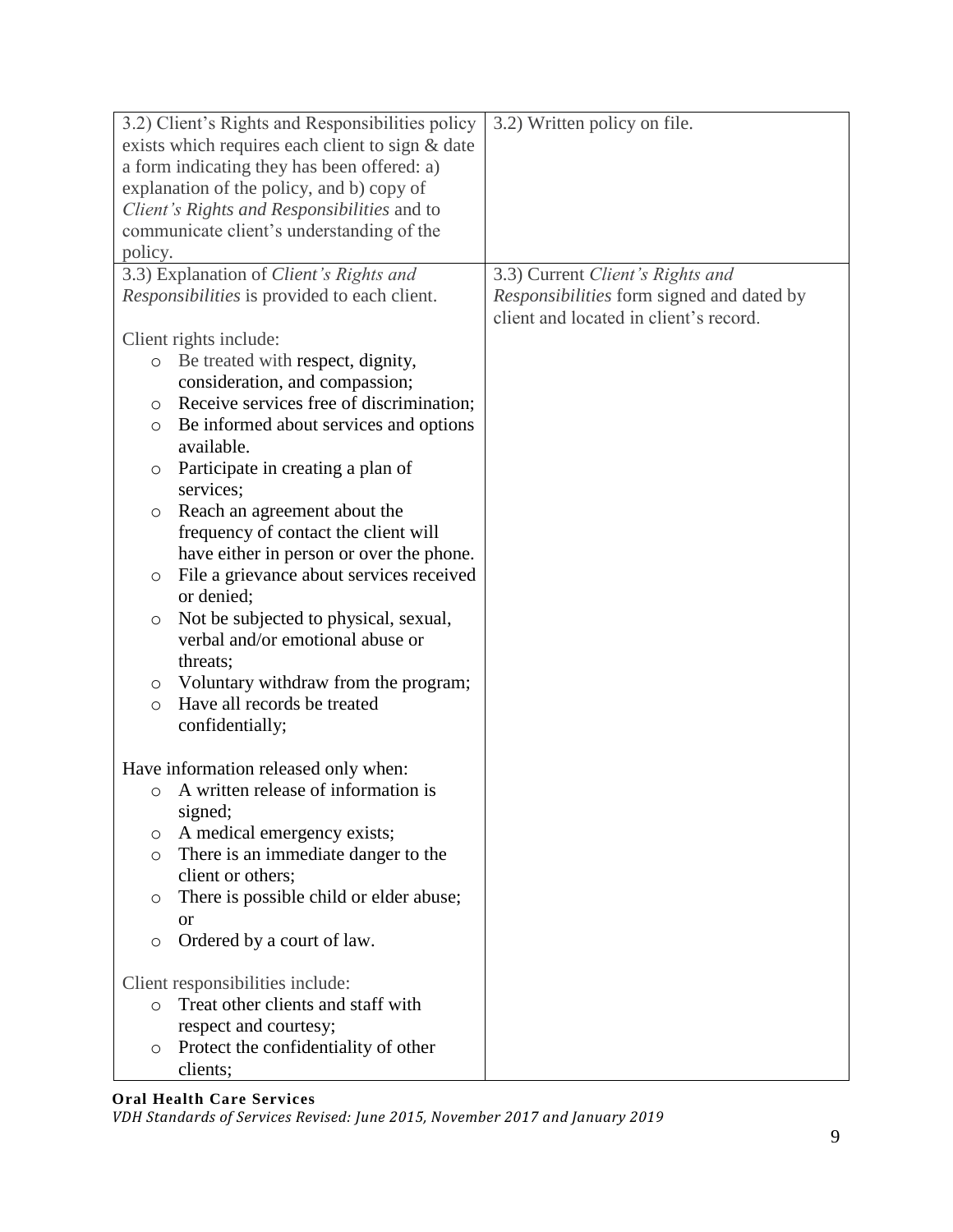| $\circ$   | Participate in creating a plan of service;                                                  |                                                               |
|-----------|---------------------------------------------------------------------------------------------|---------------------------------------------------------------|
| $\circ$   | Let the agency know any concerns or                                                         |                                                               |
|           | changes in needs;                                                                           |                                                               |
| $\circ$   | Make and keep appointments, or when                                                         |                                                               |
|           | possible, phone to cancel or change an                                                      |                                                               |
|           | appointment time;                                                                           |                                                               |
| $\circ$   | Stay in contact with the agency by<br>informing the agency of change in                     |                                                               |
|           | address and phone number, respond to                                                        |                                                               |
|           | phone calls and mail                                                                        |                                                               |
| $\circ$   | Avoid to subject the agency's staff to                                                      |                                                               |
|           | physical, sexual, verbal and/or                                                             |                                                               |
|           | emotional abuse or threats.                                                                 |                                                               |
|           |                                                                                             |                                                               |
|           | <b>4.0 Grievance Process</b>                                                                |                                                               |
|           | <b>Standard</b>                                                                             | <b>Measure</b>                                                |
|           | 4.1) Grievance policy exists which requires                                                 | 4.1) Written grievance procedure on file,                     |
|           | each client to sign & date form indicating they                                             | available in languages and formats                            |
|           | has been offered: a) explanation of the policy,                                             | appropriate to populations served.                            |
|           | and b) copy of Grievance Procedure and to                                                   |                                                               |
|           |                                                                                             |                                                               |
|           | communicate client's understanding of the                                                   |                                                               |
| policy.   |                                                                                             |                                                               |
|           |                                                                                             |                                                               |
|           | Policy shall describe the process for resolving                                             |                                                               |
|           | client grievances, including identification of<br>whom to contact and applicable timelines. |                                                               |
|           |                                                                                             |                                                               |
|           | Policy shall be available in languages and                                                  |                                                               |
|           | formats (e.g. for persons with disabilities)                                                |                                                               |
|           | appropriate to populations served.                                                          |                                                               |
|           |                                                                                             |                                                               |
|           | 4.2) Explanation of <i>Grievance Procedure</i> is                                           | 4.2) Current Grievance Procedure form                         |
|           | provided to each client.                                                                    | signed and dated by client and located in<br>client's record. |
|           | Clients may file a grievance if their request for                                           |                                                               |
|           | services is denied or if they have any                                                      |                                                               |
|           | complaint or concern about the services                                                     |                                                               |
| received. |                                                                                             |                                                               |
|           | 4.3) Grievance process shall be fair and                                                    | 4.3) Documentation of client grievances,                      |
|           | expeditious for resolution of client grievances.                                            | status and resolution.                                        |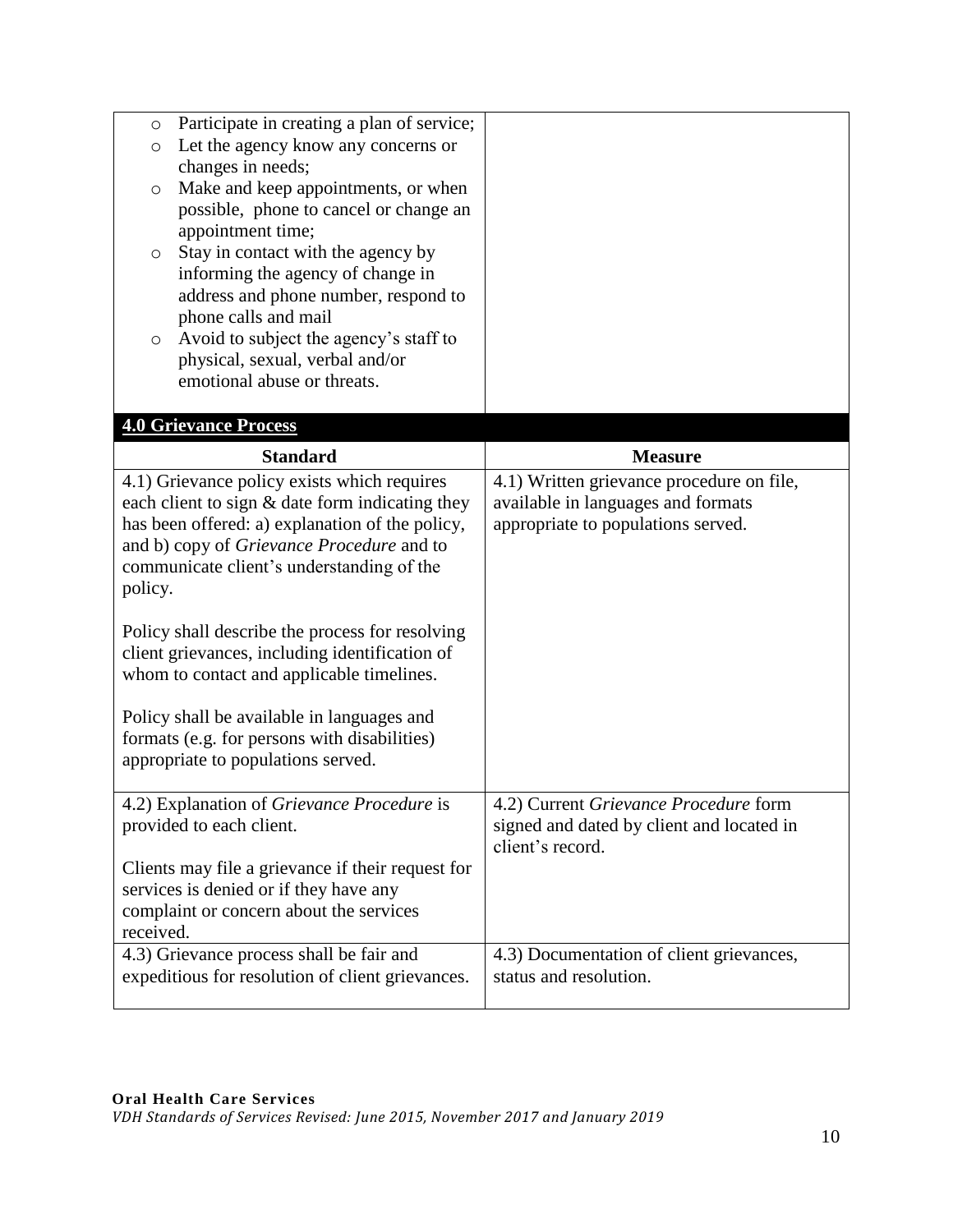4.4) Review of grievance policy yearly with client signature.

4.4) Current *Client's Rights and Responsibilities* form signed and dated by client and located in client's record.

### **5.0 Personnel Qualifications (including licensure)**

*National Monitoring Standards: Oral health services are provided by general dental practitioners, dental specialists, dental hygienists and auxiliaries and meet current dental care guidelines. Oral health professionals providing services have appropriate and valid licensure and certification, based on State and local lawsviii*

| <b>Measure</b>                                                                                                                  |
|---------------------------------------------------------------------------------------------------------------------------------|
| 5.1) Copy of current licensure/certification for<br>staff providing services in personnel file.                                 |
| 5.2) Documentation of malpractice insurance<br>on file.                                                                         |
| 5.3) Documentation of supervision according<br>to agency policy.                                                                |
| 5.4) Documentation of training completed in<br>personnel file.                                                                  |
|                                                                                                                                 |
| <b>Measure</b>                                                                                                                  |
| 6.1) Documentation of cultural and linguistic<br>competence as reported in annual Cultural<br>and Linguistic Competency Report. |
|                                                                                                                                 |

#### **Oral Health Care Services**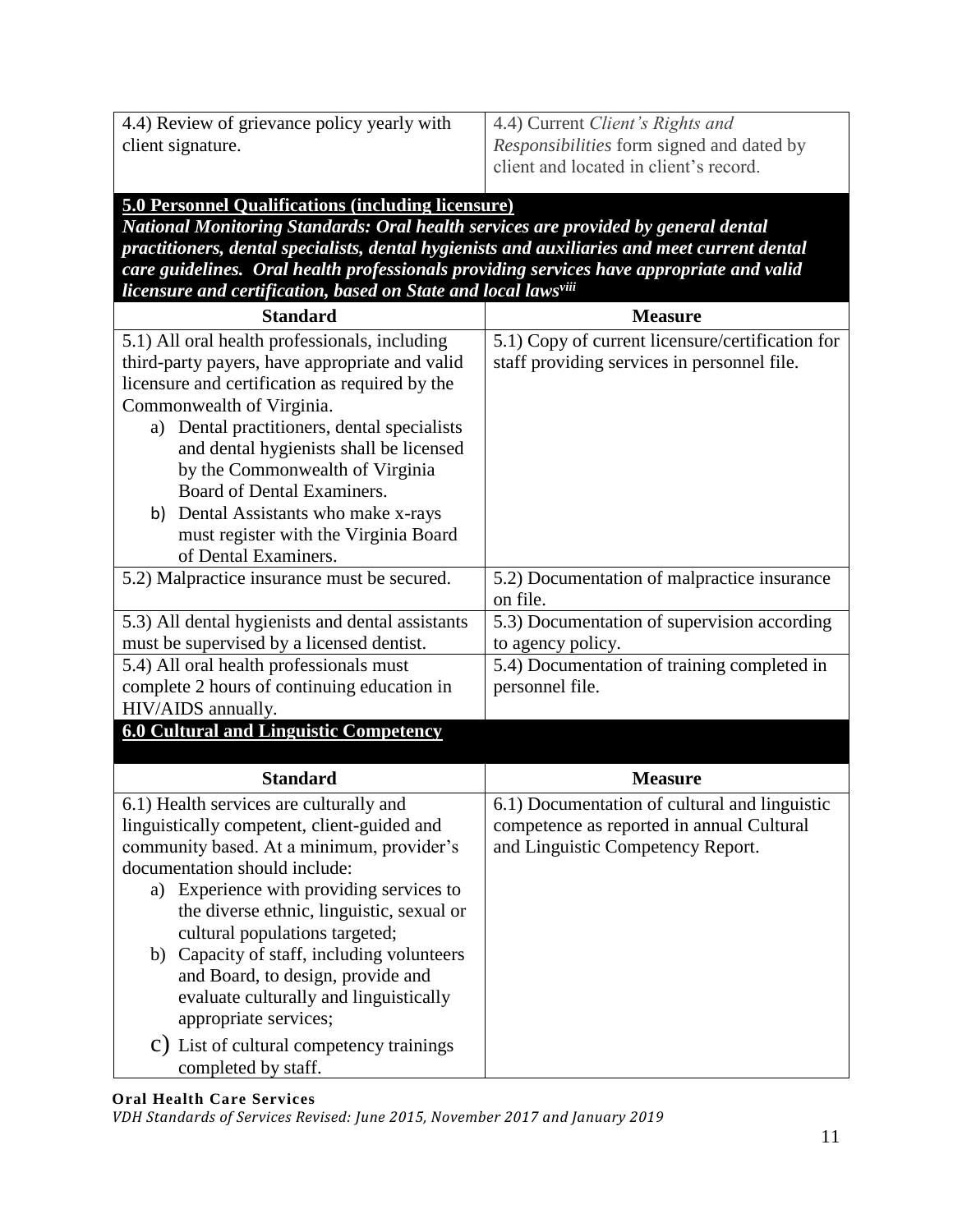| materials and signage in the languages<br>commonly used by the populations in the<br>service area shall be available. <sup>ix</sup><br>7.0 Privacy and Confidentiality (including securing records)<br><b>Standard</b><br>7.1) Client confidentiality policy exists which<br>include: 1) Release of information<br>requirements, and b) Health Insurance<br>Portability and Accountability Act.<br>7.2) Client's consent for release of information<br>is determined.                                                                                                             | materials and signage accessible.<br><b>Measure</b><br>7.1) Written client confidentiality policy on<br>file at provider agency. |  |
|-----------------------------------------------------------------------------------------------------------------------------------------------------------------------------------------------------------------------------------------------------------------------------------------------------------------------------------------------------------------------------------------------------------------------------------------------------------------------------------------------------------------------------------------------------------------------------------|----------------------------------------------------------------------------------------------------------------------------------|--|
|                                                                                                                                                                                                                                                                                                                                                                                                                                                                                                                                                                                   |                                                                                                                                  |  |
|                                                                                                                                                                                                                                                                                                                                                                                                                                                                                                                                                                                   |                                                                                                                                  |  |
|                                                                                                                                                                                                                                                                                                                                                                                                                                                                                                                                                                                   |                                                                                                                                  |  |
|                                                                                                                                                                                                                                                                                                                                                                                                                                                                                                                                                                                   |                                                                                                                                  |  |
|                                                                                                                                                                                                                                                                                                                                                                                                                                                                                                                                                                                   |                                                                                                                                  |  |
|                                                                                                                                                                                                                                                                                                                                                                                                                                                                                                                                                                                   |                                                                                                                                  |  |
|                                                                                                                                                                                                                                                                                                                                                                                                                                                                                                                                                                                   |                                                                                                                                  |  |
|                                                                                                                                                                                                                                                                                                                                                                                                                                                                                                                                                                                   |                                                                                                                                  |  |
|                                                                                                                                                                                                                                                                                                                                                                                                                                                                                                                                                                                   |                                                                                                                                  |  |
|                                                                                                                                                                                                                                                                                                                                                                                                                                                                                                                                                                                   | 7.2) Current Release of Information Form                                                                                         |  |
|                                                                                                                                                                                                                                                                                                                                                                                                                                                                                                                                                                                   | signed and dated by client and provider                                                                                          |  |
|                                                                                                                                                                                                                                                                                                                                                                                                                                                                                                                                                                                   | representative and located in client's record.                                                                                   |  |
|                                                                                                                                                                                                                                                                                                                                                                                                                                                                                                                                                                                   | Each release form indicates who may receive<br>the client's information and has an expiration                                    |  |
|                                                                                                                                                                                                                                                                                                                                                                                                                                                                                                                                                                                   | of not more than 12 months.                                                                                                      |  |
|                                                                                                                                                                                                                                                                                                                                                                                                                                                                                                                                                                                   |                                                                                                                                  |  |
| 7.3) Each client file is stored in a secure                                                                                                                                                                                                                                                                                                                                                                                                                                                                                                                                       | 7.3) Files stored in locked file or cabinet with                                                                                 |  |
| location. Electronic client records are protected                                                                                                                                                                                                                                                                                                                                                                                                                                                                                                                                 | access limited to appropriate personnel.                                                                                         |  |
| from unauthorized use.                                                                                                                                                                                                                                                                                                                                                                                                                                                                                                                                                            | Electronic files are secure with password                                                                                        |  |
|                                                                                                                                                                                                                                                                                                                                                                                                                                                                                                                                                                                   | protection and access is limited to appropriate                                                                                  |  |
|                                                                                                                                                                                                                                                                                                                                                                                                                                                                                                                                                                                   | personnel.                                                                                                                       |  |
| 7.4) Annual submission of Verification of                                                                                                                                                                                                                                                                                                                                                                                                                                                                                                                                         | 7.4) Documentation of signed Verification of                                                                                     |  |
| Receipt of Assurance of Key Requirements                                                                                                                                                                                                                                                                                                                                                                                                                                                                                                                                          | Receipt of Assurance of Key Requirement                                                                                          |  |
| document by all staff that handle client                                                                                                                                                                                                                                                                                                                                                                                                                                                                                                                                          | forms.                                                                                                                           |  |
| identifying information.                                                                                                                                                                                                                                                                                                                                                                                                                                                                                                                                                          |                                                                                                                                  |  |
| <b>8.0 Quality Management</b>                                                                                                                                                                                                                                                                                                                                                                                                                                                                                                                                                     |                                                                                                                                  |  |
| National Monitoring Standards: Implement a Clinical Quality Management Program (CQM)                                                                                                                                                                                                                                                                                                                                                                                                                                                                                              |                                                                                                                                  |  |
|                                                                                                                                                                                                                                                                                                                                                                                                                                                                                                                                                                                   |                                                                                                                                  |  |
|                                                                                                                                                                                                                                                                                                                                                                                                                                                                                                                                                                                   |                                                                                                                                  |  |
|                                                                                                                                                                                                                                                                                                                                                                                                                                                                                                                                                                                   |                                                                                                                                  |  |
|                                                                                                                                                                                                                                                                                                                                                                                                                                                                                                                                                                                   |                                                                                                                                  |  |
|                                                                                                                                                                                                                                                                                                                                                                                                                                                                                                                                                                                   |                                                                                                                                  |  |
|                                                                                                                                                                                                                                                                                                                                                                                                                                                                                                                                                                                   |                                                                                                                                  |  |
|                                                                                                                                                                                                                                                                                                                                                                                                                                                                                                                                                                                   |                                                                                                                                  |  |
| approved by VDH.<br>$\bullet$                                                                                                                                                                                                                                                                                                                                                                                                                                                                                                                                                     |                                                                                                                                  |  |
|                                                                                                                                                                                                                                                                                                                                                                                                                                                                                                                                                                                   |                                                                                                                                  |  |
|                                                                                                                                                                                                                                                                                                                                                                                                                                                                                                                                                                                   | regardless of age, who will have at least                                                                                        |  |
|                                                                                                                                                                                                                                                                                                                                                                                                                                                                                                                                                                                   | two care markers in a 12 month period                                                                                            |  |
|                                                                                                                                                                                                                                                                                                                                                                                                                                                                                                                                                                                   | that are at least 3 months apart (Care                                                                                           |  |
|                                                                                                                                                                                                                                                                                                                                                                                                                                                                                                                                                                                   | marker defined as evidence of a HIV<br>medical care visit date, a CD4 count and                                                  |  |
| to include: $a$ ) written QM plan; $b$ ) quality expectations for providers and services; $c$ ) method<br>to report and track expected outcomes; d) monitoring of provider compliance with HHS<br>treatment guidelines and Part B Program's approved Standards of Care. <sup>x</sup><br><b>Standard</b><br><b>Measure</b><br>8.1) Measure and report client health outcomes<br>8.1) Performance measurement data on the<br>using Oral Health Care Services measures<br>following indicators:<br>Percentage of persons living with HIV<br>and receiving Oral Health Care Services, |                                                                                                                                  |  |